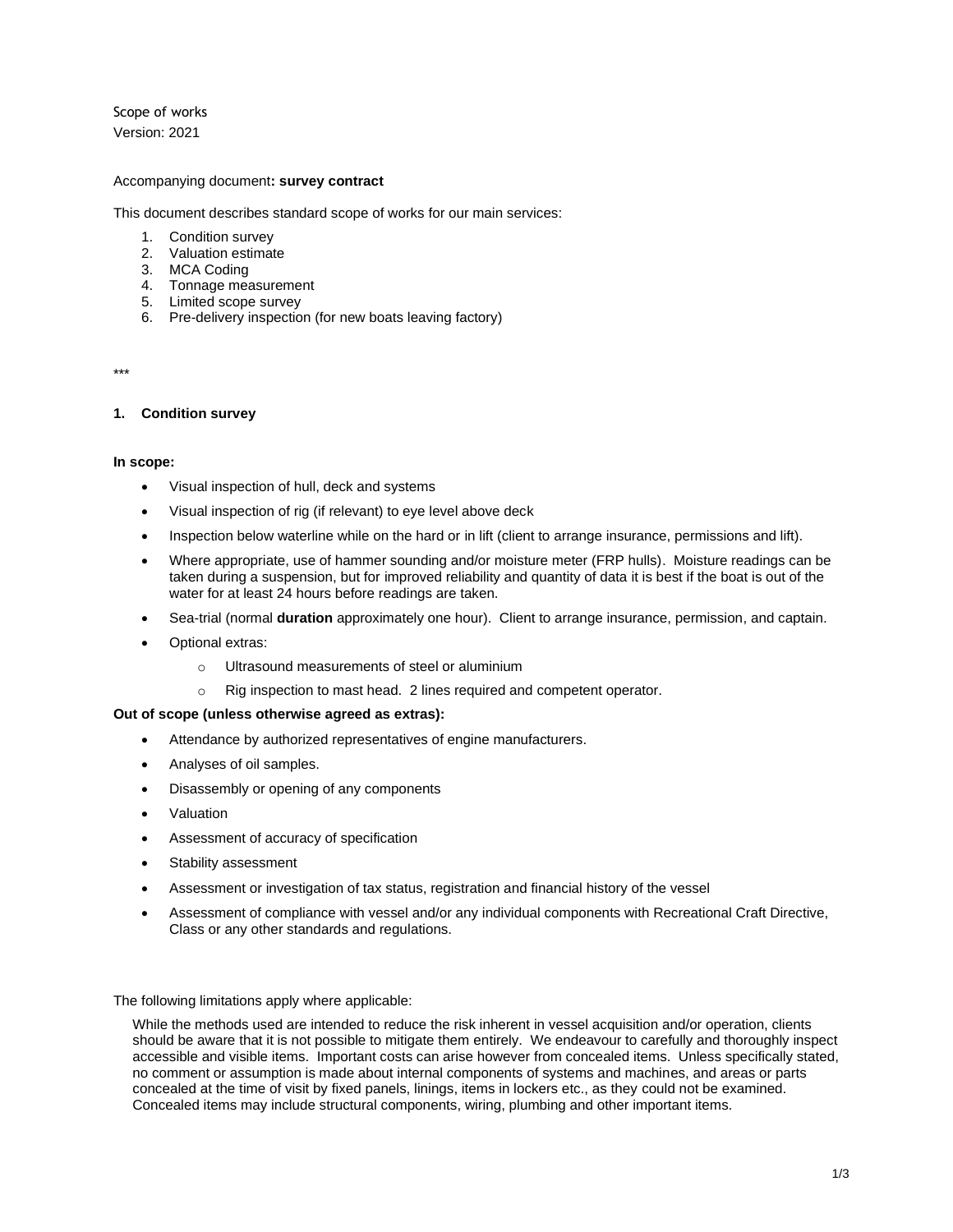Due to constraints on time, practicality and visibility, it is not possible to follow pipes, hoses and cables from end to end, and their condition cannot be determined without tests that are out of survey scope.

The client should be aware that the depth of experience of the vessel accumulated during survey cannot compare to operating and living aboard the vessel longer term. It is possible that defects and annoyances could occur during these longer periods that were not found or were not present during survey.

Unless specifically noted from an observation, no comment is made about the vessel's structural and functional specification, and/or the vessel's ability to support users' requirements. The survey attempts to describe the vessel's condition, not the fitness for purpose of the vessel as a whole or any of its components.

In addition to addressing defects, an assumption of the survey is that the client will follow manufacturers' guidance for preventative maintenance of the hull, deck, systems, and rig. If not done, this can lead to rapid deterioration and failure of any given component.

A survey provides a general view of systems in the time available, but cannot replace manufacturers' expertise, experience and procedure for diagnosis and maintenance. Some systems, like the engine(s), represent a large proportion of the value of the vessel.

A survey should not be taken as a guarantee about the condition of the vessel and in no sense does any report or document we issue provide a warranty for any part of vessel.

Accuracy of instruments, paperwork, and markings will not be checked.

#### **2. Valuation estimate**

#### **In scope:**

• Estimate of value using information available online, experience and/or private conversations with one or more brokers

### **Out of scope:**

- Assessment of vessel condition
- Assessment of accuracy of specification
- Stability assessment
- Assessment or investigation of tax status, registration and financial history of the vessel
- Assessment of compliance with vessel and/or any individual components with Recreational Craft Directive, Class or any other standards and regulations.

#### \*\*\*

### **3. Compliance inspections for commercial use ("coding")**

#### **In scope:**

• Assessment of vessel compliance with requirements of MCA or flag regulations (defined in agreement with surveyor)

#### **Out of scope:**

Full condition survey for purchase, valuation or insurance